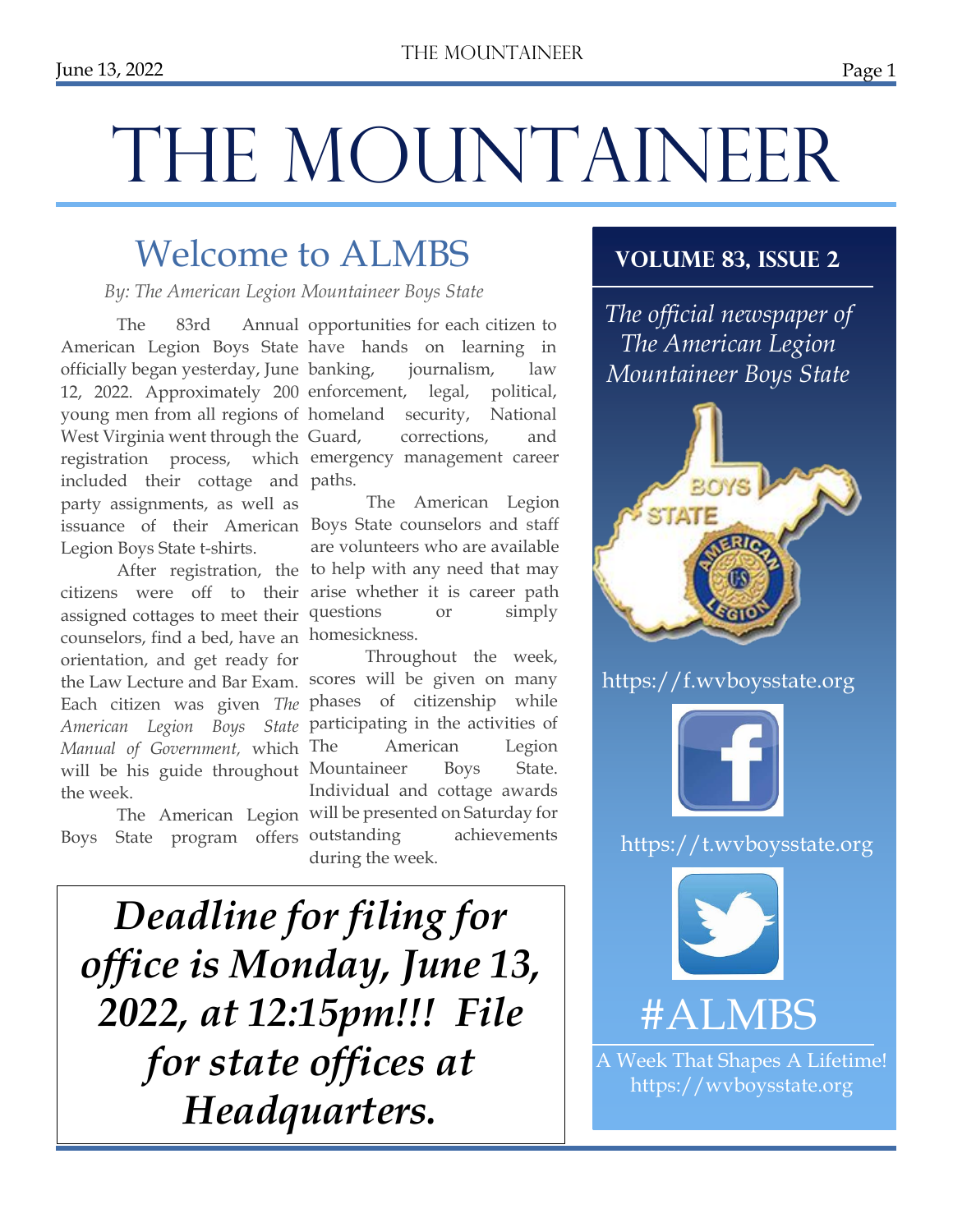#### **US Flag Code**

#### *Adopted June 14, 1923*

 On June 14, 1923, Representatives from over 68 organizations, led by the American Legion's Americanism Commission, met to draft an authentic code of flag etiquette. The code drafted by this conference was given nationwide distribution. This was done so that we all do things the same way when it comes to the Flag of the United States of America.

 The Flag of the United States is considered to be a living symbol representing our country. Your flag represents the many freedoms, rights, and responsibilities entrusted to the citizens of this country. The proper display and use of the flag is the responsibility of every citizen. The code is simply a guideline for proper display of, and honor to, our flag. There are no penalties for violation of the provisions of the code.

*Should there be?*

# Flag Presentation Ceremony

*Defined by The American Legion*

To make sure that Old Glory flies free and aloft you conduct a Flag presentation ceremony. This ceremony is a happy ceremony because truth, Justice, and our way of life have been preserved. Flag presentation ceremonies are utilized by veteran's organizations to give thanks and appreciation for support of the American ideals to another entity, individual, or organization.

# By Wilbur D. Nesbit

## YOUR FLAG AND MY FLAG

Your flag and my flag, And how it flies today In your land and my land, And half a world away! Rose-red and blood-red, The stripes forever gleam; Snow-white and soul-white, The good forefathers' dream; Sky-blue and true-blue, with stars to gleam aright The gloried Gideon of the day;

a shelter through the night

# American Legion Mountaineer Boys State Flag

Although provided for and described in the Constitution, ratified in 1937 by the Citizens of the American Legion Mountaineer Boys State, the actual purchase of the official flag was not made until National American Legion Headquarters approved the design in March of 1957.

The flag has the profile of Stonewall Jackson surrounded by the 14 counties of The American Legion Mountaineer Boys State represented by stars (nine gold for the original counties and five navy for the additional counties) upon a white background. The lettering includes the American Legion, Department of West Virginia, Mountaineer Boys State and its motto: "Build for Citizenship".

The flag was reproduced in 2012, for the 75<sup>th</sup> American Legion Mountaineer Boys State.



*Highest Score on the Bar Exam Ryan Ramey, Kanawha Congratulations!!!*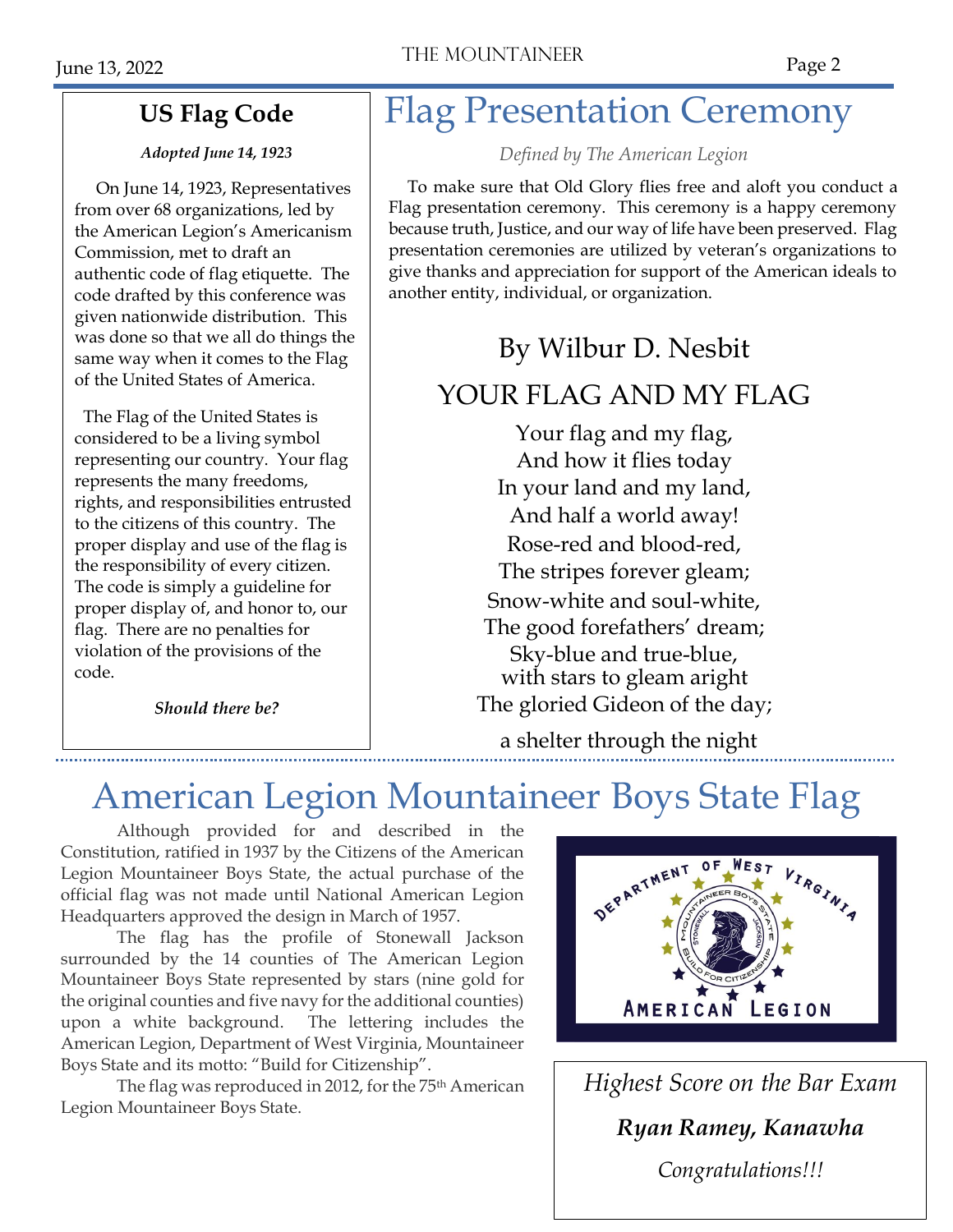# The Mountaineer

The Mountaineer is the daily newspaper which is published by the American Legion Mountaineer Boys State Journalism Staff. The broadcast staff will be presenting multiple broadcasts each night at the assembly.

Citizens report on guest speakers, elections, classes, legislative news, cottage happenings, athletics, and what is taking place at the city, county and state levels of government.

"Got news?" Stop by the Journalism office located in the Southeastern Learning Center and let us know.

#### *ADVERTISEMENTS ARE WELCOME*

# *Official newspaper of ALMBS* **Behavioral Health Tip of the Day:**

There is so much going on this week, but try to get as much sleep as possible. Sleep deprivation hurts both mental and physical well-being. Try to keep a regular sleep schedule this week, and after you go home.

# *ATTENTION*

Throughout the week props will be placed in the camp (deer decoys, turkey decoys, etc.). **DO NOT BOTHER THEM!!!**





## **THANKS TO OUR SPONSORS**

*Sponsorships are solicited year-round for the program.*

 Who foots the bill for Boys State? Who pays for the week of citizenship and fellowship enjoyed at West Virginia University Jackson's Mill? Who pays for the transportation, insurance, and administrative costs?" The American Legion Family, Civic clubs, lodges, school booster clubs, and service organizations, as well as business firms, sponsor students to attend The American Legion Mountaineer Boys State. The American Legion Department of West Virginia pays for the administrative cost of the program.

 Citizens of American Legion Mountaineer Boys State are selected by their high school staff and/or local American Legion Post.

 Please be sure to write and thank your sponsor for enabling you to attend The American Legion Mountaineer Boys State by supplementing the cost of the program. If you don't know who that is, see Marie Burliegh in headquarters. The American Legion Mountaineer Boys State stationary and envelops are available in Dorsey Center. There is also a box for outgoing mail in the Dorsey Center.

 The American Legion Posts and ALMBS staff work throughout the year to recruit sponsorships to ensure a full program. It is request that when you return to your hometown and school you help spread the word to continue increasing enrollment. The best gift you can provide to the program is the gift of referring your friends and classmates to attend in the future.

 Our goal is to have every high school and county in the State of West Virginia represented each year. Your help will make this possible.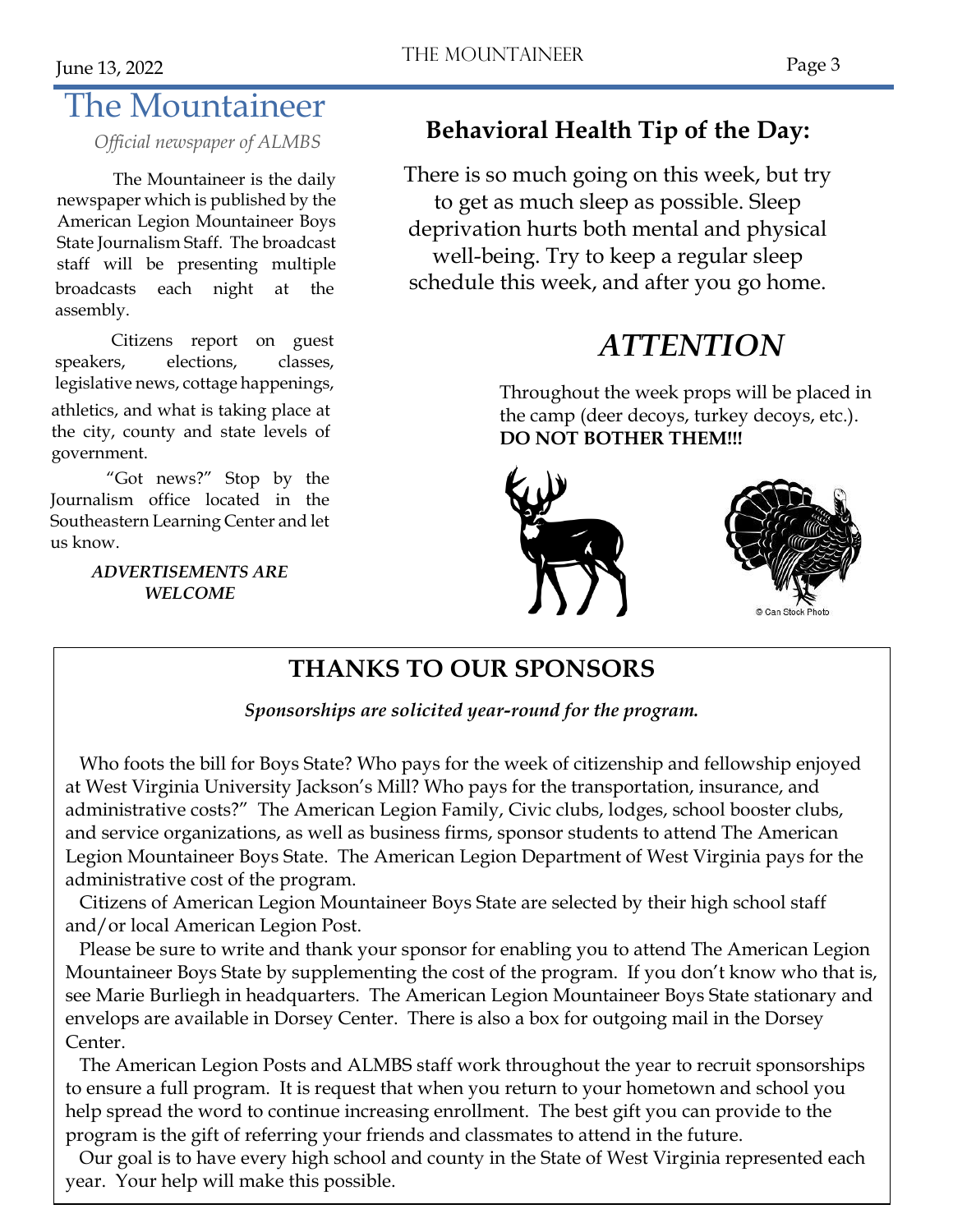

# Journalism Ad Fees

*Advertise for your campaign or party today!*

Newspaper: 1/8 Page: \$199.00 ¼ Page: \$299.00 ½ Page: \$599.00 Full Page: \$999.00

Broadcast: 10 Seconds: \$499.00 20 Seconds: \$699.00 30 Seconds: \$999.00

# Don't Pass It Up, Pick It Up!



The campus of West Virginia University Jackson's Mill is a beautiful place. Let's take good care of it this week by picking up trash and recycling pop cans. Let's leave the grounds as clean and neat as they were when we arrived.

## 2022 ALMBS Newspaper Staff:

## Editor: Cedric Allder

### Staff Reporters: Jon Morgan, Payton Martin, Rowen Davis, Drew Murray

Sports Writers: Luke Myers, Jonathan Bennett, Nick Myers, Drew Murray

Photographers: Matthew McAra, Jarred Watson, Tristan Strushensky, Riley Blair, Eric Tedrow

Layout Editors: Jonathan Bonner, Seth Pagano

Graphic Designer: John Lusk, Kyle Phillips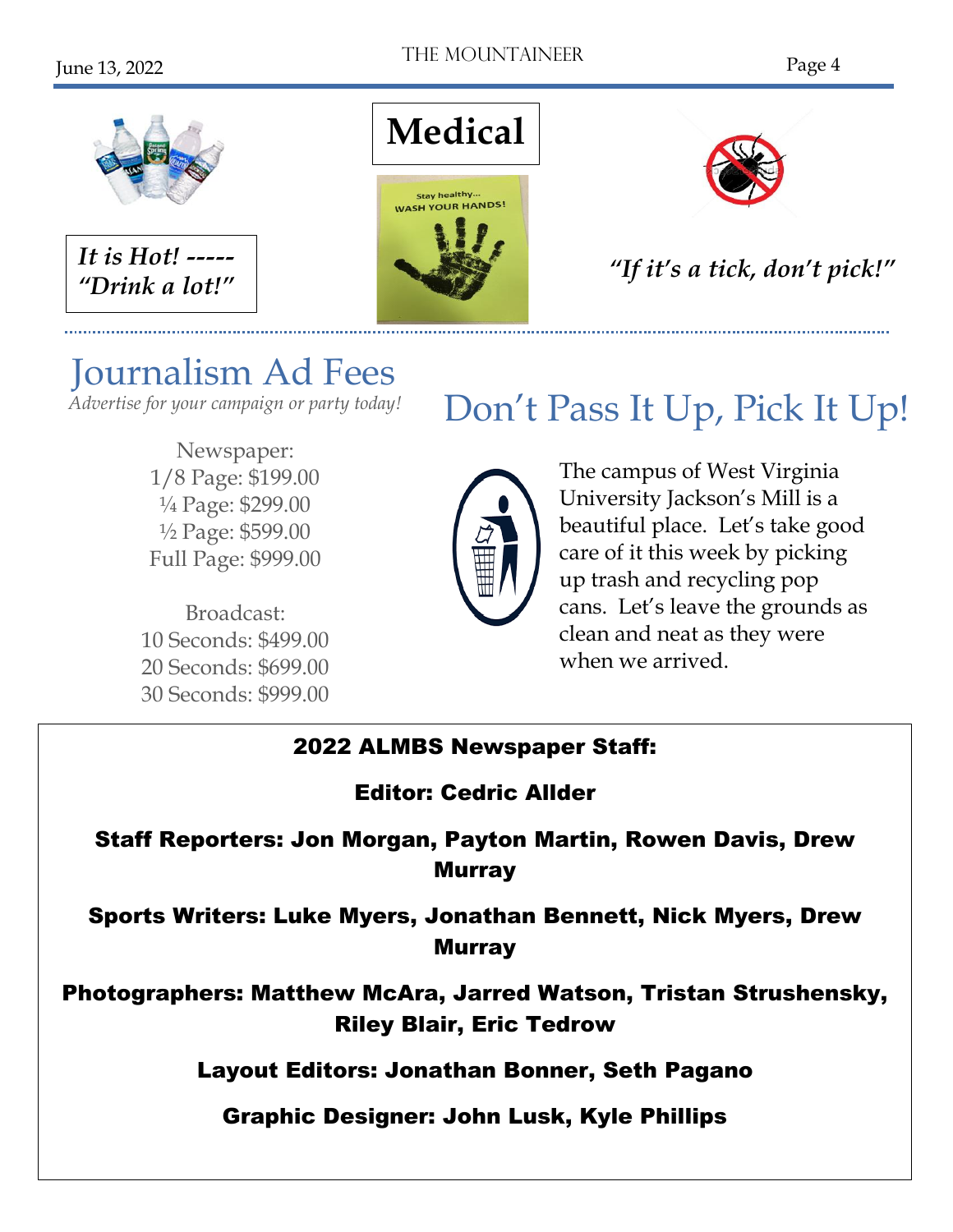

*Senator Shelly More Capito to speak at the 83rd American Legion Mountaineer Boys State*

Shelley Moore Capito was elected by the people of West Virginia to the United States Senate in 2014. She is the first female U.S. Senator in West Virginia's history and was elected with the largest margin of victory for a Republican in state history – winning more than 62 percent of the vote and all 55 counties. After serving West Virginia's Second Congressional District in the U.S. House of Representatives for 14 years, and as a member of the West Virginia House of Delegates for four years prior, Shelley decided to run for Senate to be an even stronger voice for the Mountain State. She also saw an opportunity to restore order to a Senate stuck in gridlock for far too long. Shelley believes that today's challenges demand bipartisan solutions and cooperation across the aisle to advance legislation that benefits West Virginia and the country as a whole. Shelley serves on the Senate Appropriations Committee; the Commerce, Science and Transportation Committee; the Energy and Natural Resources (ENR) Committee; the Environment and Public Works (EPW) Committee; and the Rules and Administration Committee. This committee portfolio puts her in a strong position to create new opportunities in the Mountain State and fight for West Virginia coal, jobs, and families. On the Appropriations Committee, Shelley brings West Virginia's voice to the table when our nation's spending priorities are determined. She serves as Chairman of the Appropriations Committee's Financial Services and General Government Subcommittee. On the EPW Committee, Shelley advocates for policies that protect vital West Virginia energy and manufacturing jobs and encourage investment in West Virginia's infrastructure. She serves as

Chairman of the EPW Committee's Clean Air and Nuclear Safety Subcommittee. On the Commerce Committee, Shelley promotes rural broadband expansion to better serve states like West Virginia. Shelley is committed to being accessible and responsive to the people of the Mountain State. She regularly travels the state to hear from and meet with West Virginians. A lifelong West Virginian, Shelley was born in Glen Dale in the Northern Panhandle. She holds a B.S. in Zoology from Duke University and a M.Ed. from the University of Virginia. Shelley and her husband, Charles L. Capito, Jr., reside in Charleston. They have three adult children: two sons, Charles (wife Laura) and Moore (wife Katie), and one daughter, Shelley (husband Colin Macleod). They have also been blessed with six grandchildren: Celia, Charlie, Eliza, Rose, Arch, and Macaulay. More information: https://www.capito.senate. gov/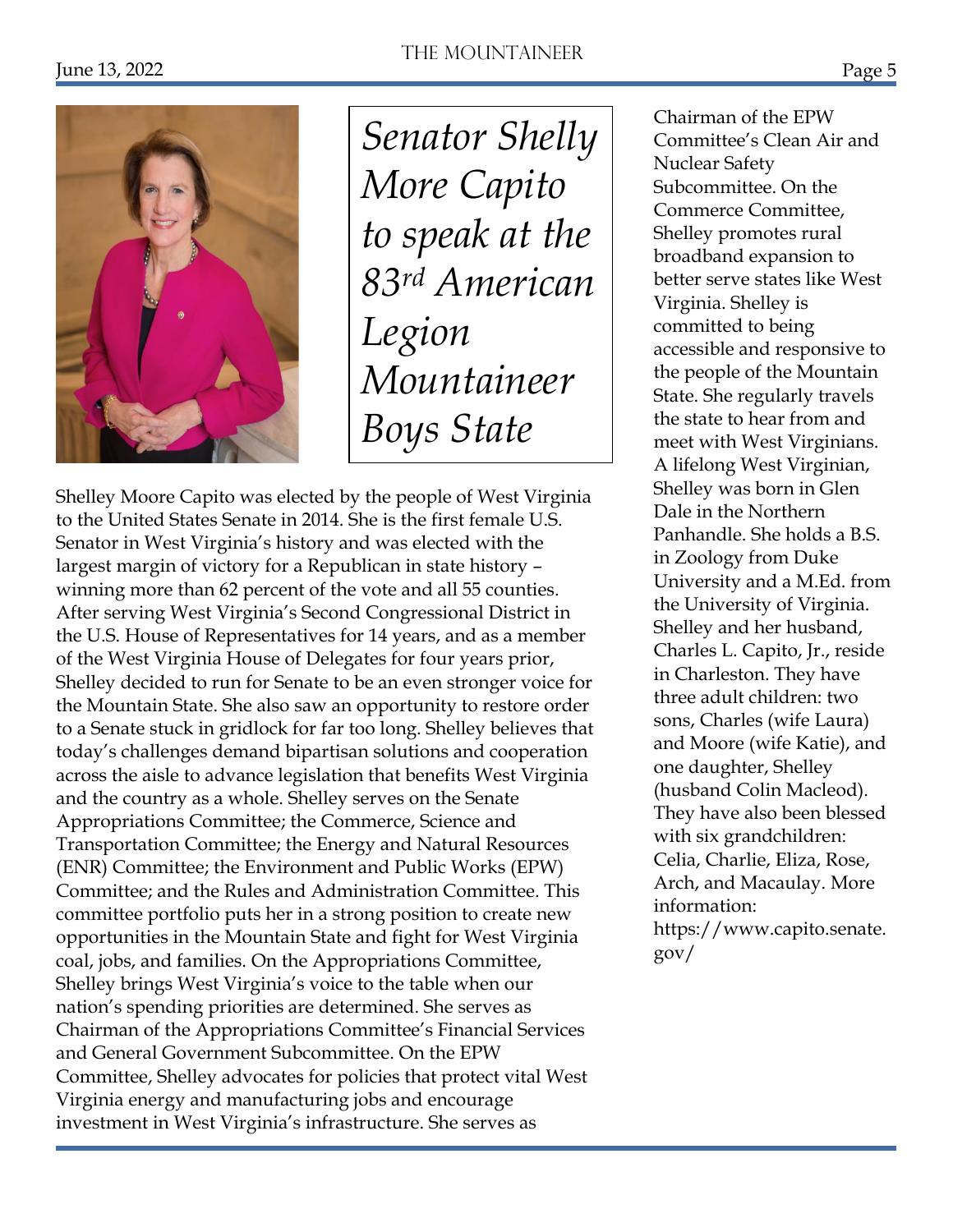

*West Virginia Secretary of State Mac Warner to address American Legion Mountaineer Boys State*

Mac Warner spent 23 years in the U.S. Army promoting American ideals of freedom and liberty. He is a prepared, experienced and veteran leader. As Secretary of State, Mac is boldly leading West Virginia's fight against election fraud, while unleashing businesses to grow our economy and create jobs.

A graduate of the United States Military Academy at West Point, Mac served in hotspots around the globe, from Panama, Haiti and Peru, to Bosnia, Ukraine and the Middle East. During his 23-year military career, Mac graduated West Virginia University's College of Law and earned two Master of Law Degrees.

Mac and his wife of 38 years, Debbie, are the proud parents of four children, Steven, Krista, Lisa and Scott, who they raised in Monongalia County where Debbie is a Realtor. The Warner children are all past or present officers in the U.S. Army. Mac and Debbie also have four grandchildren -- and one on the way.

#### **The Value of an Edward Jones Financial Advisor**

#### **How [a Financial Advisor Can Help](https://www.edwardjones.com/financial-advisor-value/how-we-help/index.html)**

- Want to understand what's most important to you
- Use an established process to build personal strategies to help you reach your goals
- Will partner together throughout your life to help keep you on track
- Understand what a financial advisor does and when you might need one.